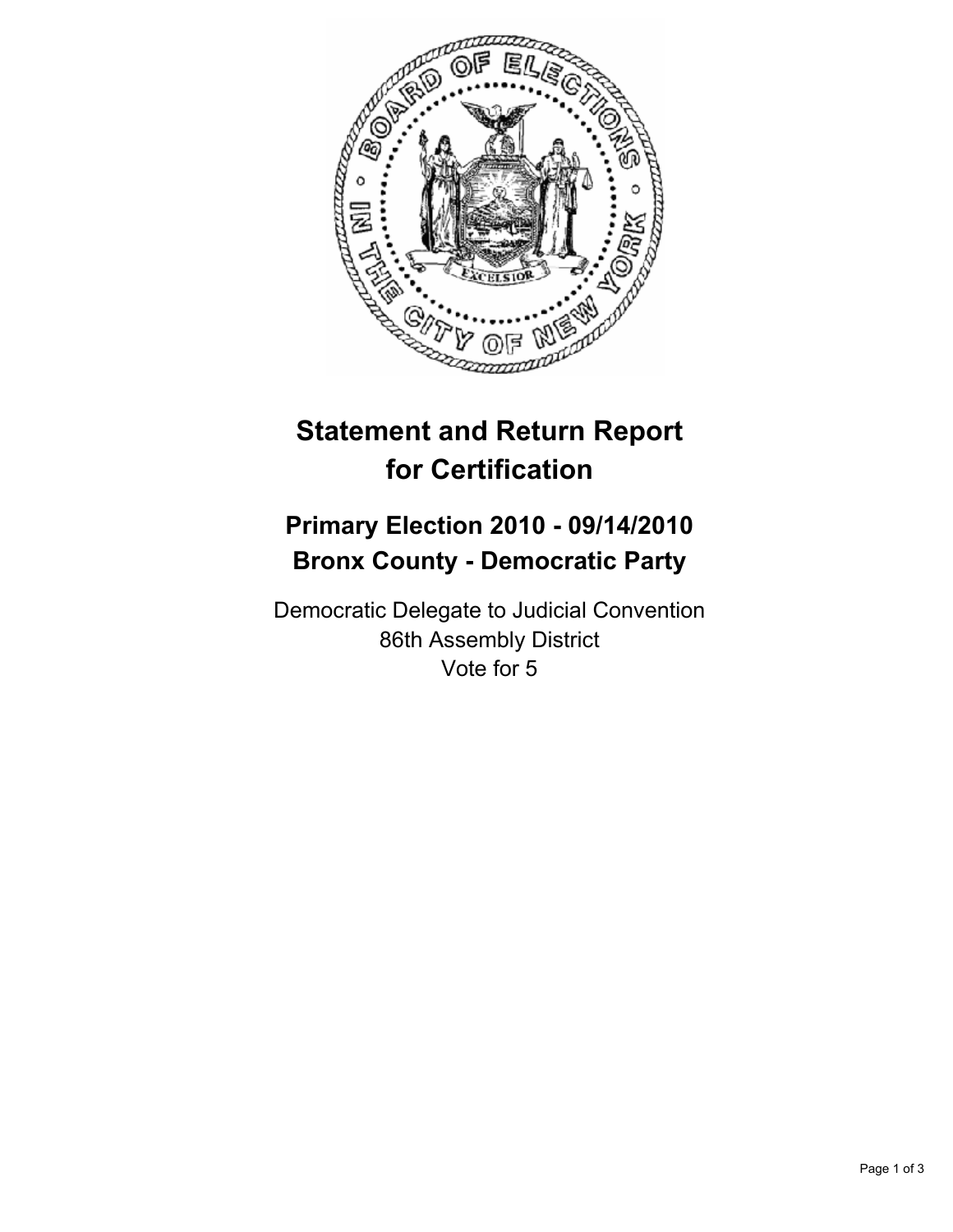

### **Assembly District 86**

| <b>PUBLIC COUNTER</b>            | 4,501 |
|----------------------------------|-------|
| <b>EMERGENCY</b>                 | 0     |
| ABSENTEE/MILITARY                | 42    |
| <b>AFFIDAVIT</b>                 | 111   |
| <b>FRANCISCO FELIZ</b>           | 966   |
| <b>VERNA MONTGOMERY</b>          | 712   |
| <b>JOHNNY MALAVE</b>             | 478   |
| <b>MELISSA VERAS</b>             | 875   |
| <b>MARIA MARTINEZ</b>            | 1,478 |
| <b>JOSE L BATISTA</b>            | 960   |
| <b>CLAUDIA CARRION</b>           | 1,100 |
| <b>LUCILLA SAPP</b>              | 591   |
| <b>JORGE JAVIER</b>              | 598   |
| ADELINA ST. CLAIR (WRITE-IN)     | 1     |
| AYODELE BAKER (WRITE-IN)         | 1     |
| AZIZ BAKER (WRITE-IN)            | 1     |
| <b>GUSTAVO (WRITE-IN)</b>        | 1     |
| NELSON CASTRO (WRITE-IN)         | 1     |
| <b>VERNON NESBETH (WRITE-IN)</b> | 1     |
| <b>Total Votes</b>               | 7,764 |